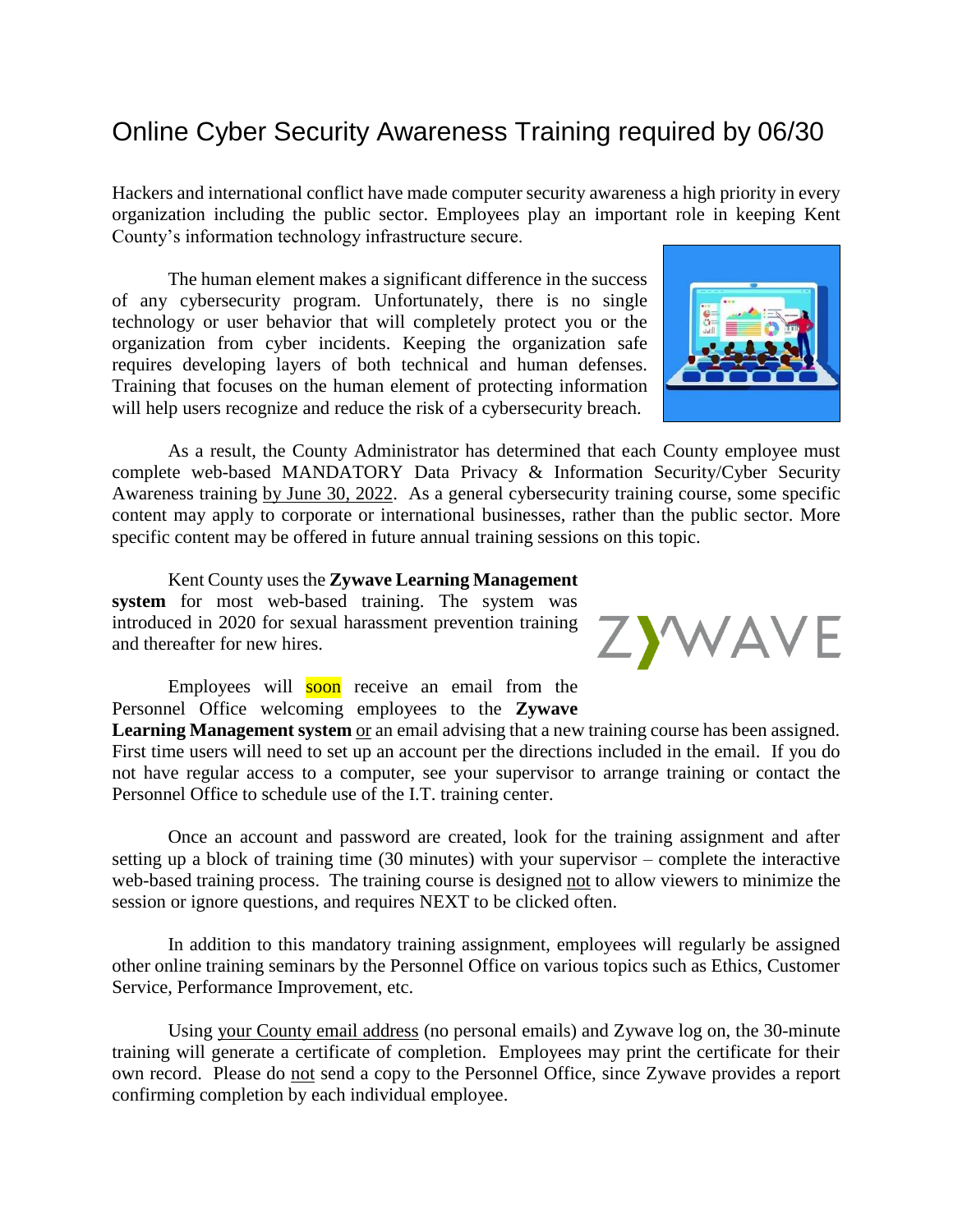The Kent County Computer Network Usage Policy is as follows:

## Kent County Policy 4:

## § 4-13 **[Computer network usage.](https://ecode360.com/30154849PM#30154849PM)**

[Adopted 9-12-2000 (P-81)]

This Policy establishes the guidelines for usage of all Kent County computer networks and computer network applications and includes Internet usage guidelines.

**[A.](https://ecode360.com/30154850PM#30154850PM)** Policy compliance.

**[\(1\)](https://ecode360.com/30154851PM#30154851PM)** Computer network and Internet systems, just as with other County resources, are for official use only. Use of Kent County networks and the Internet must be consistent with the goals of facilitating and disseminating knowledge, encouraging collaborative projects and resource sharing, aiding technical transfer to Kent County businesses, fostering innovation and competitiveness within Kent County, and building a broader infrastructure to support professional, work-related activities.

**[\(2\)](https://ecode360.com/30154852PM#30154852PM)** Each department is responsible for the activities of its employees and for ensuring that its employees are familiar with this Policy.

**[B.](https://ecode360.com/30154853PM#30154853PM)** Data processing standards.

**[\(1\)](https://ecode360.com/30154854PM#30154854PM)** Use of County computers, e-mail, networks and the Internet subjects each user to monitoring. Transmitting inappropriate material over County networks or the Internet, including pornography, gambling material, documents containing religious or racially disparaging content, and illegally obtained copyrighted material, is a violation of this policy.

**[\(2\)](https://ecode360.com/30154855PM#30154855PM)** The County e-mail system will be monitored and audited for inappropriate usage. Information shared using the e-mail system is not to be regarded as private or confidential. Mailing software files and chain mail is not authorized. Mass broadcast mailings to larger organizations should be limited to those needed for business purposes and may be made only with written approval from the sender's supervisor.

**[\(3\)](https://ecode360.com/30154856PM#30154856PM)** Use of the Internet to further professional knowledge is authorized; however, accessing sites for entertainment, to further personal or commercial financial gain, or to participate in "chat rooms" is in violation of this Policy.

**[\(4\)](https://ecode360.com/30154857PM#30154857PM)** Only licensed copies of software programs that are supported by the County Information Technology Office will be loaded and supported on County PC's and networks.

**[\(5\)](https://ecode360.com/30154858PM#30154858PM)** Employees should not copy programs, zipped (compressed) files or other executable files into user or shared directories on the network.

**[\(6\)](https://ecode360.com/30154859PM#30154859PM)** Users should monitor their own directories, ensuring that only current data is stored on the network. Old data (data that has not been accessed in six months) should be archived (by copying it to a floppy disk or CD) and deleted from the network, to enable efficient use of network storage space.

**[\(7\)](https://ecode360.com/30154860PM#30154860PM)** Network backups will be performed nightly. Since any file open when the backups occur will not be copied to the backup, users should close all programs and log out of the network each night prior to leaving their workstation. This will enable the information stored on the networks to be successfully backed up in the nightly process. (Any data stored on the user's C drive will not be included in the nightly backup, as this information resides on the PC's hard drive only.)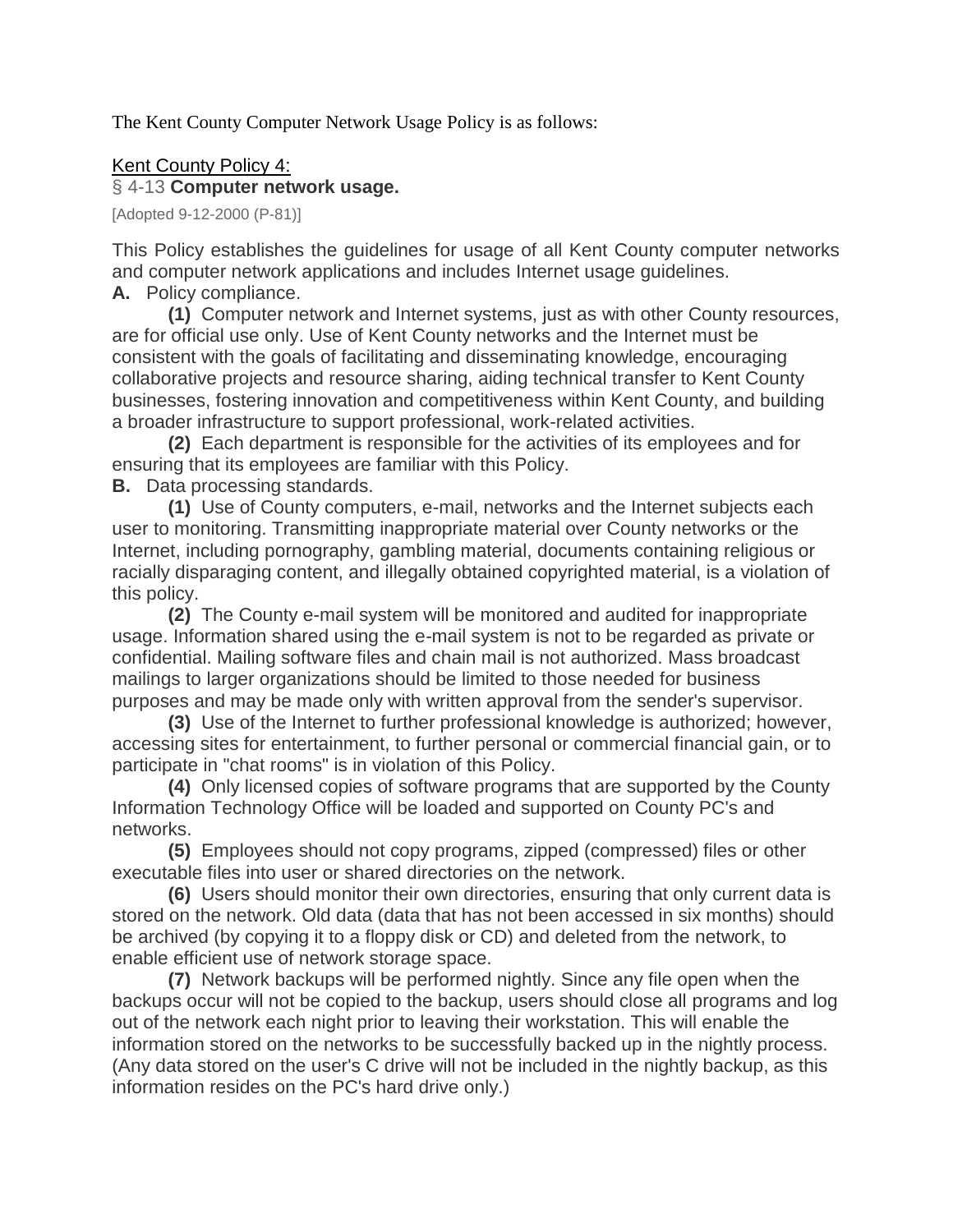**[\(8\)](https://ecode360.com/30154861PM#30154861PM)** The networks will automatically prompt users to change their passwords each 30 days. Easily guessed passwords (such as initials, a child's name, birthdays) should not be used. Passwords should never be written or displayed on a workstation. **[C.](https://ecode360.com/30154862PM#30154862PM)** Privacy rights.

**[\(1\)](https://ecode360.com/30154863PM#30154863PM)** Computer network systems (including e-mail) and Internet systems are the property of Kent County and are to be used for official County business only. Usage of these systems, and information shared using these systems, is not to be considered private or confidential in any manner or at any time.

**[\(2\)](https://ecode360.com/30154864PM#30154864PM)** Computer network and Internet systems will be monitored and audited for inappropriate usage. If a user accidentally accesses questionable information using County-provided computer networks or the Internet, that user must immediately notify his or her supervisor of such access. Accidental access will be noted and will not be considered as a violation of this Policy, provided the proper notification is made immediately.

**[\(3\)](https://ecode360.com/30154865PM#30154865PM)** Kent County reserves the right to remove unauthorized software and data from all County computer equipment without notice.

**[D.](https://ecode360.com/30154866PM#30154866PM)** Acceptable uses. The following acceptable uses list includes ways that information on the County networks and the Internet may be used. This is not an inclusive list; each user should use his or her own discretion as to how to use the networks and the Internet for County business purposes, realizing that usage is monitored.

**[\(1\)](https://ecode360.com/30154867PM#30154867PM)** To provide and facilitate communication with other County, state and federal agencies and business partners of Kent County agencies.

**[\(2\)](https://ecode360.com/30154868PM#30154868PM)** To communicate and exchange professional development; to maintain or debate issues in a field of knowledge.

**[\(3\)](https://ecode360.com/30154869PM#30154869PM)** To use for professional society, university association, government advisory, or standards activities related to the user's professional/vocational discipline.

**[\(4\)](https://ecode360.com/30154870PM#30154870PM)** To use in applying for or administering grants or contracts for work-related applications.

**[\(5\)](https://ecode360.com/30154871PM#30154871PM)** To use as a means of administrative communication or with activities in direct support of work-related functions.

**[\(6\)](https://ecode360.com/30154872PM#30154872PM)** To announce products or services for use within the scope of work-related applications, but not for commercial advertising of any kind.

**[E.](https://ecode360.com/30154873PM#30154873PM)** Principles of ethics. The following principles of ethics will apply to County computer networks and Internet usage:

**[\(1\)](https://ecode360.com/30154874PM#30154874PM)** Users will not seek information on, obtain copies of, or modify files, data, or passwords belonging to other users.

**[\(2\)](https://ecode360.com/30154875PM#30154875PM)** Users will not intentionally represent themselves as another user unless explicitly authorized to do so by that other user.

**[\(3\)](https://ecode360.com/30154876PM#30154876PM)** Users will not violate copyright laws when using County computer networks and the Internet. Users will not load or use unlicensed software.

**[\(4\)](https://ecode360.com/30154877PM#30154877PM)** Users will not intentionally develop programs that harass other users.

**[\(5\)](https://ecode360.com/30154878PM#30154878PM)** Users will not invade a computer or computing system and/or damage or alter its software components.

**[F.](https://ecode360.com/30154879PM#30154879PM)** Unacceptable uses. The following list identifies unacceptable uses of County computers, networks and the Internet. This list is intended as a guideline and is not inclusive.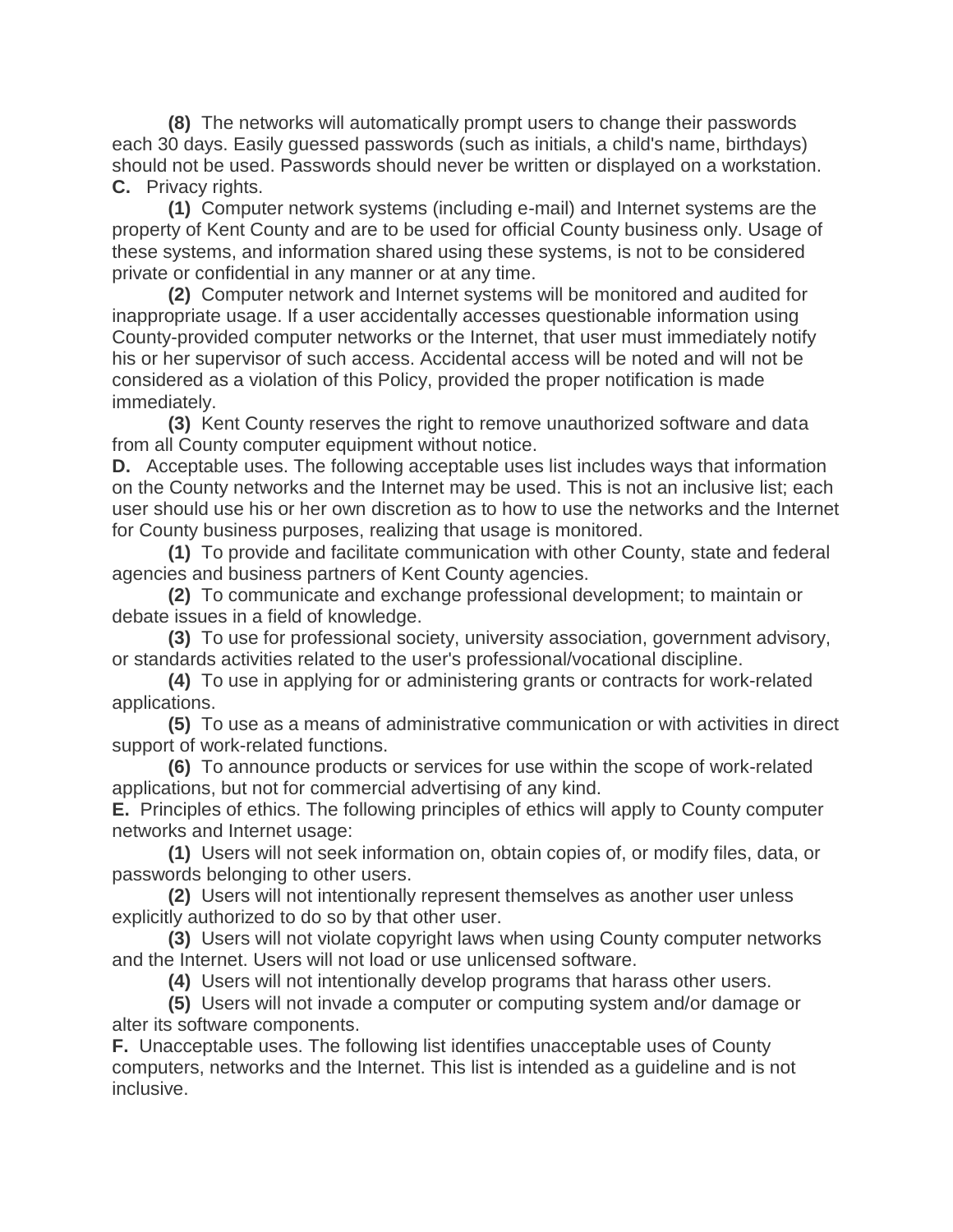**[\(1\)](https://ecode360.com/30154880PM#30154880PM)** Transmitting or receiving inappropriate material. This includes sending or receiving pornographic or sexually provocative material, gambling material, documents containing religious or racially disparaging content, and illegally obtained copyrighted material.

**[\(2\)](https://ecode360.com/30154881PM#30154881PM)** Illegal or malicious use. Use should be consistent with guiding ethical statements and accepted community standards. The County networks and the Internet may not be used in ways that violate applicable laws or regulations such as transmitting or soliciting threatening, obscene, or harassing materials. The County computer networks or the Internet may not be used to solicit information with the intent of using such information to cause personal harm or bodily injury.

**[\(3\)](https://ecode360.com/30154882PM#30154882PM)** Changing the manner in which the networks communicate with each other or share information between users.

**[\(4\)](https://ecode360.com/30154883PM#30154883PM)** Unsolicited commercial advertising.

**[\(5\)](https://ecode360.com/30154884PM#30154884PM)** Use for recreational games, except in conjunction with a Kent County sponsored activity.

**[\(6\)](https://ecode360.com/30154885PM#30154885PM)** Use for revenue-generating activities, unless related to Kent County business.

- **[\(7\)](https://ecode360.com/30154886PM#30154886PM)** Use for private or personal business activities.
- **[\(8\)](https://ecode360.com/30154887PM#30154887PM)** Displaying religious themes, comments or images.
- **[\(9\)](https://ecode360.com/30154888PM#30154888PM)** Distributing unsolicited advertising.
- **[\(10\)](https://ecode360.com/30154889PM#30154889PM)** Distributing computer worms or viruses.
- **[\(11\)](https://ecode360.com/30154890PM#30154890PM)** Gaining unauthorized entry to another machine.
- **[\(12\)](https://ecode360.com/30154891PM#30154891PM)** Attempting to circumvent County user authentication or security.
- **[\(13\)](https://ecode360.com/30154892PM#30154892PM)** Attempting to interfere with or deny service to any user or network.
- **[\(14\)](https://ecode360.com/30154893PM#30154893PM)** Forging e-mail header information.
- **[\(15\)](https://ecode360.com/30154894PM#30154894PM)** Sending unsolicited mail messages (spam or junk mail).
- **[\(16\)](https://ecode360.com/30154895PM#30154895PM)** Forwarding or posting "chain letters" of any type.
- **[\(17\)](https://ecode360.com/30154896PM#30154896PM)** Participating in Internet "chat rooms."

**[G.](https://ecode360.com/30154897PM#30154897PM)** Remedial action. When the Information Technology Office (IT) learns of a possible inappropriate use, IT staff will immediately notify the Personnel Director and director of the department in which the inappropriate use occurred. In order to prevent further possible unauthorized activity, IT may temporarily disconnect an irresponsible user from the County network. Any determination of unacceptable usage serious enough to require disconnection will be promptly reported to the department director.

**[H.](https://ecode360.com/30154898PM#30154898PM)** Violation of this Policy will be subject to disciplinary action up to and including termination and/or the suspension of use privileges (or access).

## § 4-13.1**[Social media use.](https://ecode360.com/30154849PM#30154899PM)**

[Adopted 6-14-2011 (P11-01)]

This Policy establishes provisions for the appropriate use of social media by employees, but is not intended to replace or substitute normal standards of good judgment and professional conduct.

**[A.](https://ecode360.com/30154900PM#30154900PM)** Social media includes all forms of online computer applications, websites, tools, and platforms that enable communications between users. The specific types of social media change frequently but, as a general matter, include: (1) social networking sites such as Facebook, MySpace, Linkedln, etc. (2) blogs and microblogs such as Blogger,